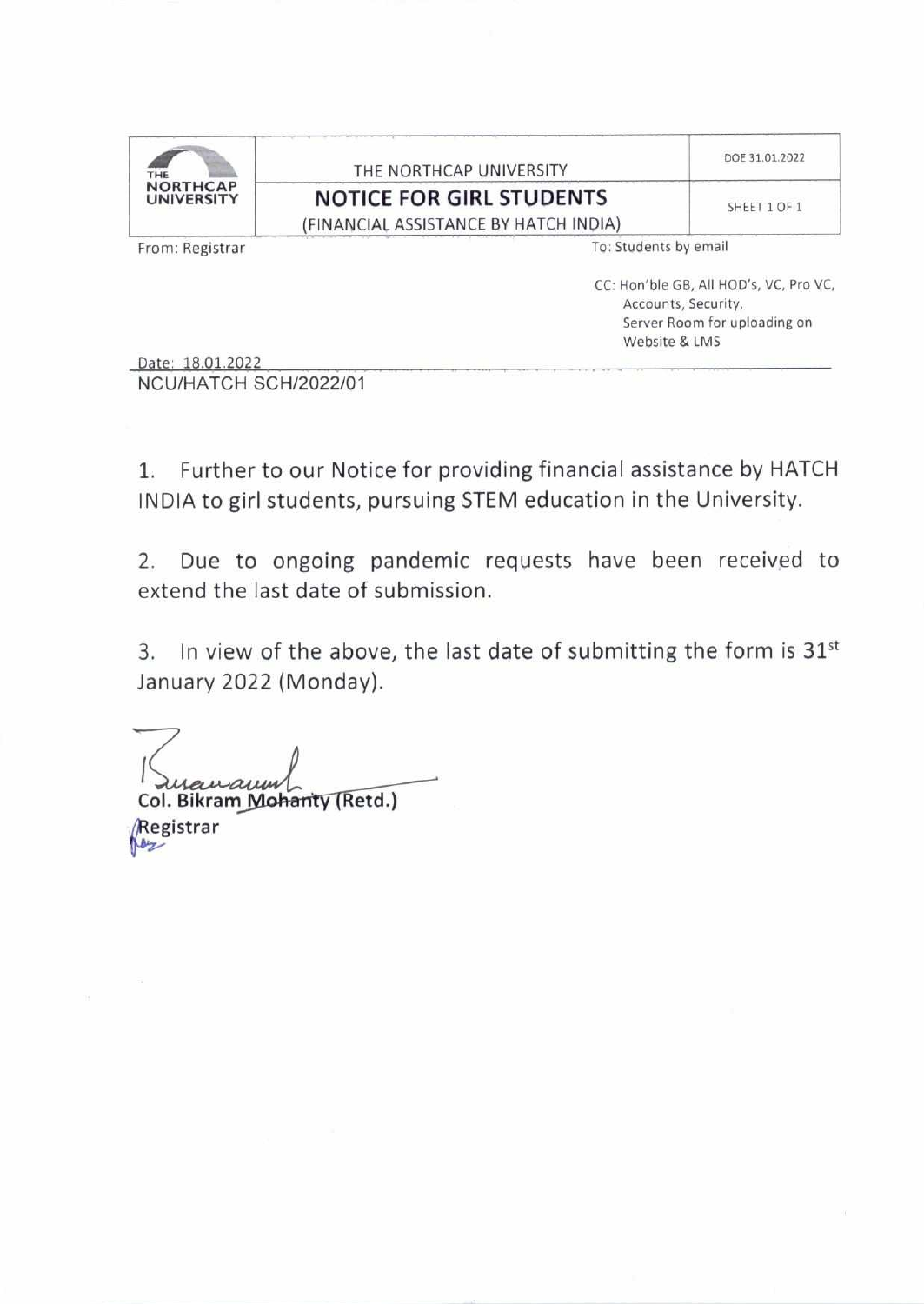

### **FINANCIAL ASSISTANCE FROM HATCH INDIA FOR GIRL STUDENTS**

The NorthCap University, Gurugram, has finalised an MOU with Hatch Associates India Private Limited (Hatch India) to grant financial assistance to support meritorious female students pursuing Undergraduate, Post Graduate and Doctoral Programmes in different batches of Engineering and Science enrolled in the School of Engineering & Technology, belonging to the Economically weaker section of the Society. The Financial assistance shall commence from the Academic year 2021-22.

#### **Applicability :**

- i. Candidate Must be Girl Student enrolled with NCU.
- ii. Must got minimum 60% marks in previous semester
- iii. Family Income should not be more than 10,00,000/- per annum.

#### **Eligibility Conditions:**

- i. The applicant should be a regular full time female student of the SOET from NCU and should have scored minimum 60% marks throughout her previous semesters.
- ii. The income of the family from all sources, to which the applicant belongs should not be more than ₹ 10,00,000/- per annum.
- iii. The applicant/ applicant's family should hold a family Income Certificate issued by the SDM or any other officer authorized in his behalf by the Revenue Department that the total annual income of the family is not more than ₹ 10,00,000/-. The date mentioned on the Income Certificate should be valid as per the Govt. norms on the date of issue of the notice of EWS Scheme.
- iv. An applicant availing any kind of financial assistance or scholarship from any other sources of the Government / University or otherwise shall not be eligible for grant of financial assistance.
- v. Following students/applicants shall not be eligible for grant of financial assistance under this scheme:
	- a) The student who has the status of failure in any of the subjects in any of the semesters on the last date of submission of application form.
	- b) The applicant detained in any semester examination of the course due to shortage of attendance.
	- c) The applicant penalized by the University or the institutes for any act of indiscipline during the course.

#### **Following documents alongwith the form prescribed by the committee.**

- i. Duly filled application form.
- ii. Copy of the family Income Certificate issued by the Area SDM or other officer authorized on this behalf by the Revenue Department of the Government. The date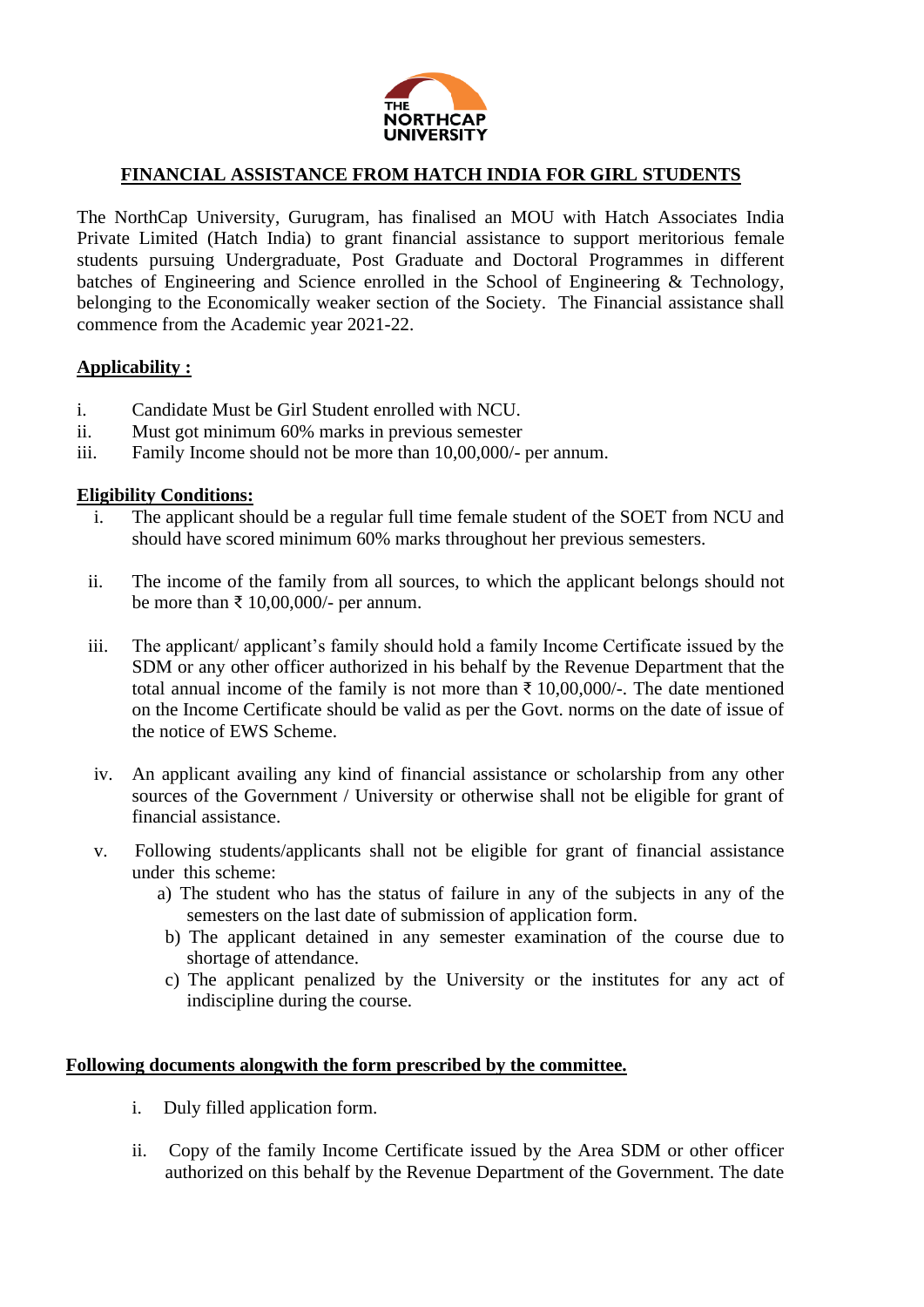mentioned on the Income Certificate should be valid as per the Govt. norms on the date of issue of the notice of EWS Scheme.

- iii. Mark-sheets of all previous academic qualifications from class-X onwards.
- iv. In case of old students, a copy of all semester's examinations of the University.
- v. Copy of latest fee receipts issued by the University.
- vi. Copy of Aadhar Card of student and seeding of Aadhar with the bank account of the student.
- vi. Copy of passbook and a cancelled cheque of saving bank account of applicant for remittance of financial assistance, if granted, by the University directly to the student's bank account. The Bank Account should be in the name of student. Name of the student, bank account no. & IFSC Code must be mentioned on the copy of passbook/cheque.
- vii. All the documents, testimonials submitted with the application form should be self-attested and duly verified by the concerned Course Coordinator.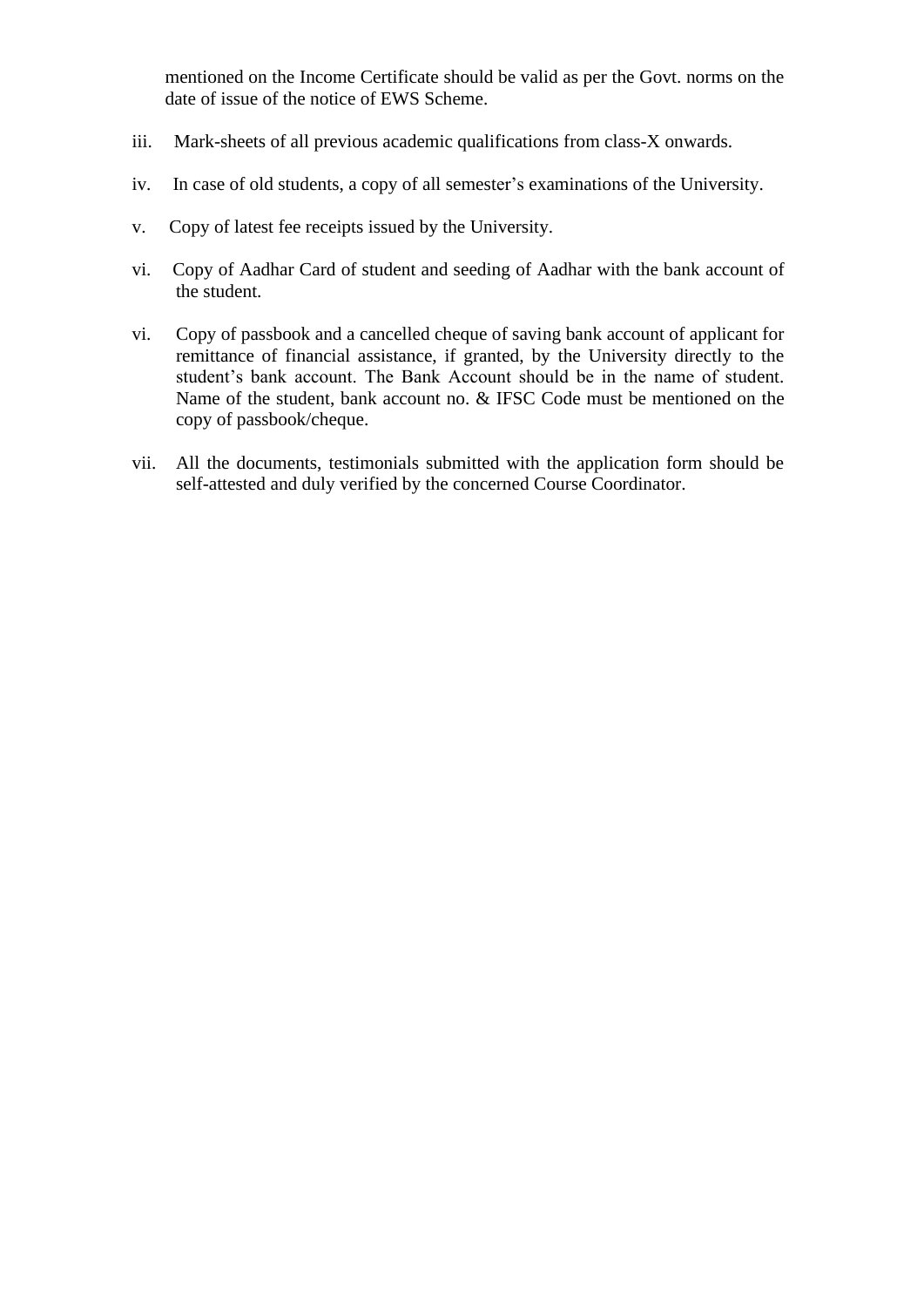

# **PROFORMA**

## **PROFORMA FOR FEE CONCESSION FOR MERITORIOUS GIRL STUDENTS BELONGING TO EWS (HATCH INDIA) 2021-2022**

| Name of Student (in Capital Letter)                                                                                    |  |
|------------------------------------------------------------------------------------------------------------------------|--|
| College Roll No.                                                                                                       |  |
| Father's Name                                                                                                          |  |
| Mother's Name                                                                                                          |  |
| Complete Address with Pin Code                                                                                         |  |
| <b>Student Contact No.</b>                                                                                             |  |
| Name of course                                                                                                         |  |
| Email-id                                                                                                               |  |
| Year of admission                                                                                                      |  |
| Total duration of the course                                                                                           |  |
| Present year of the course and Semester                                                                                |  |
| Result in Previous Semester (CGPA)/<br>% age(in case of $1st$ semester student) result of<br>$12th$ class be attached. |  |
| Family income all sources (per annum) (should<br>not be more than 10 lacs.) *                                          |  |
| Student Aadhar No.                                                                                                     |  |
| Student Bank Account No. with name of Bank                                                                             |  |
| Bank IFSC Code with name of Branch                                                                                     |  |

\* Income Certificate issued by the SDM or any other officer authorized in his behalf by the Revenue Department.